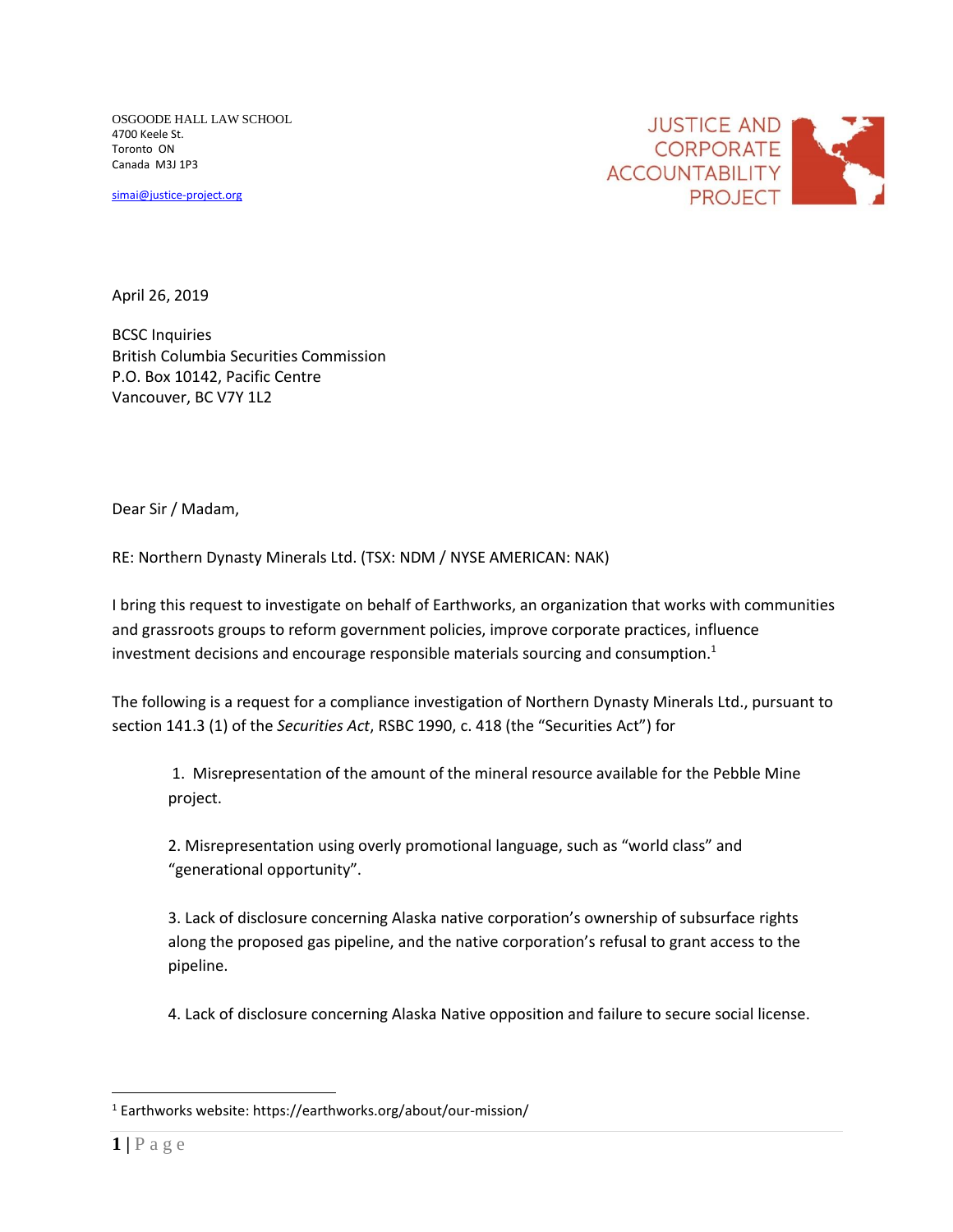The Pebble Mine is the only significant asset of NDM, so any misrepresentation or failure to disclose with respect to the mine will be material information in relation to NDM. The investigation should encompass violations of the statue, as well as violations of provisions under National Instruments 51- 102 for continuous disclosure and 43-101 for disclosure for mineral project.

# **1. Misrepresentation of the extent of the mineral resource available for the Pebble Mine project**

### *NDM's statements*

"Today, the Pebble deposit comprises some 6.4 billion tonnes of Measured and Indicated plus an additional 4.5 billion tonnes of Inferred Mineral Resources and there is potential for expansion."<sup>2</sup>

This number, approximately 11 billion tonnes in total (12.125 tons) is mentioned in a number of publications aimed at investors including the April 2019 Factsheet; 3 the April 2019 Corporate Presentation, on slides 5 and 34;<sup>4</sup> the MD&A posted on April 1, 2019;<sup>5</sup> and the Annual Information Form posted on April 1, 2019.<sup>6</sup>

# *The Problem*

 $\overline{a}$ 

There are two problems with this representation.

(i) The company is currently getting permits for a much smaller mine that will yield only 1.17 billion tonnes (indicated, measured and inferred).

This is only about 11% of the mineral resource. The number 1.17 billion tonnes or 1.3 billion tons, does not appear anywhere in its information directed at investors, in the disclosures filed on SEDAR, and we could not find it anywhere else on the NDM web site. $<sup>7</sup>$ </sup>

[https://www.pebbleprojecteis.com/documents/background.](https://www.pebbleprojecteis.com/documents/background) The Draft Environmental Impact Statement can also be found at https://pebblepartnership.com

<sup>2</sup> NDM April 2019 Factsheet, p.2

online: https://www.northerndynastyminerals.com/site/assets/files/4590/ndm\_april\_2019\_final\_factsheet.pdf <sup>3</sup> NDM April 2019 Factsheet, p.2

online: https://www.northerndynastyminerals.com/site/assets/files/4590/ndm\_april\_2019\_final\_factsheet.pdf <sup>4</sup> Corporate Presentation, April 2019

online: https://www.northerndynastyminerals.com/site/assets/files/4617/northern\_dynasty\_april\_2019 presentation.pdf

<sup>&</sup>lt;sup>5</sup> MD &A for December 31, 2018 posted on SEDAR on April 1, 2019, p. 4

<sup>6</sup> 2018 Annual Information Form, posted on SEDAR on March 29, 2019, p. 25 Table 3

 $<sup>7</sup>$  The only place this number can be found is in the Project Description filed by Northern Dynasty to the U.S. Army</sup> Corps of Engineers in December 2018 and in the Draft Environmental Impact Assessment released by the U.S. Army Corps of Engineers in February 2019. See *Pebble Partnership: The Pebble Project: Project Description, December 2018,* p. 12, available for download at the US Army Corps of Engineers site. For Draft Environmental Impact Statement, February 2019, p. 4.3-1p see the US Army Corps of Engineers, site: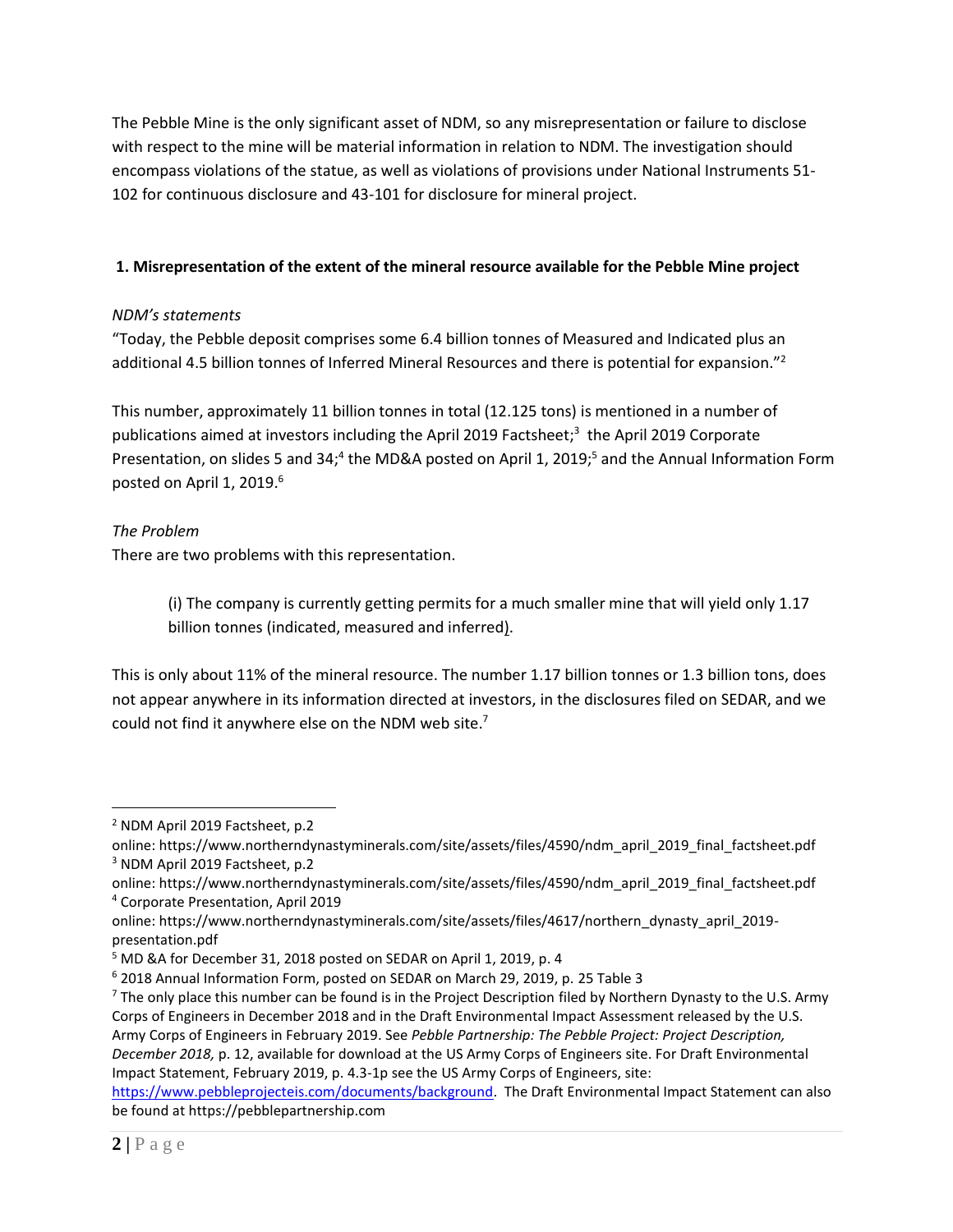(ii) The closure plan would prohibit any future open pit mining, and possibly underground mining, for the foreseeable future.

The project plan submitted to the U.S. Army Corps of Engineers provides only one closure plan – backfill of the open pit with 150 million tonnes of tailings and 45 million tonnes of potentially acid generating waste rock, and flooding the pit with water.<sup>8</sup> After digging out the estimated 1.17 billion tonnes of minerals, and then filling the pit with waste, the remaining 89% of the 11 billion ton mineral resource would become "sterilized" – i.e. economically and/or technically unfeasible for mining. As explained below, for further mining, the waste would have to be removed from the pit and placed elsewhere. As well, underground mining could be impossible because of the migration of the tailings from the pit to the underground operations.

Attached is an opinion from David M. Chambers, Ph.D., P. Geop. that explains that:

(i) Before any future mining could take place, the pit would need to be drained of any accumulated water and the backfilled tailings and waste rock would need to be removed. In order to remove the waste material from the open pit to resume mining, I estimate the cost would be at least \$100 million, and quite possible several times that amount.

(ii) Backfilling the pit could also prevent mining of the underground mineral resource. When the backfilled waste is saturated with water, it will flow like a liquid. If there are any fractures that could connect the pit with the underground workings, the underground miners are at risk. This is exactly what happened at the Mufulira Mine in Zambia, killing 89 miners. Since this accident in 1970, mine engineers have been reluctant to mine under tailings because the fracture systems that would allow the migration of tailings to the underground workings are difficult to detect.

We could find no mention of the smaller volume, 1.17 billion tonnes (1.3 billion tons), anywhere in NDM materials prepared for investors or in any of its disclosures posted on SEDAR, while there are numerous references to 11 billion tonnes throughout those documents. In other words, the company gives the impression that the project will access almost 11 billion tonnes of minerals, but in fact, it is only getting permits for 1.7 billion tonnes and its closure plan will make it economically and/or technically unfeasible to access the remaining 89% of the mineral resource. NDM has omitted to state a material fact which is necessary to make the statements about its Pebble deposit not misleading.

<sup>&</sup>lt;sup>8</sup> See Draft Environmental Impact Assessment, February 2019, p. 4.17-8 available at US Army Corps of Engineers https://www.pebbleprojecteis.com/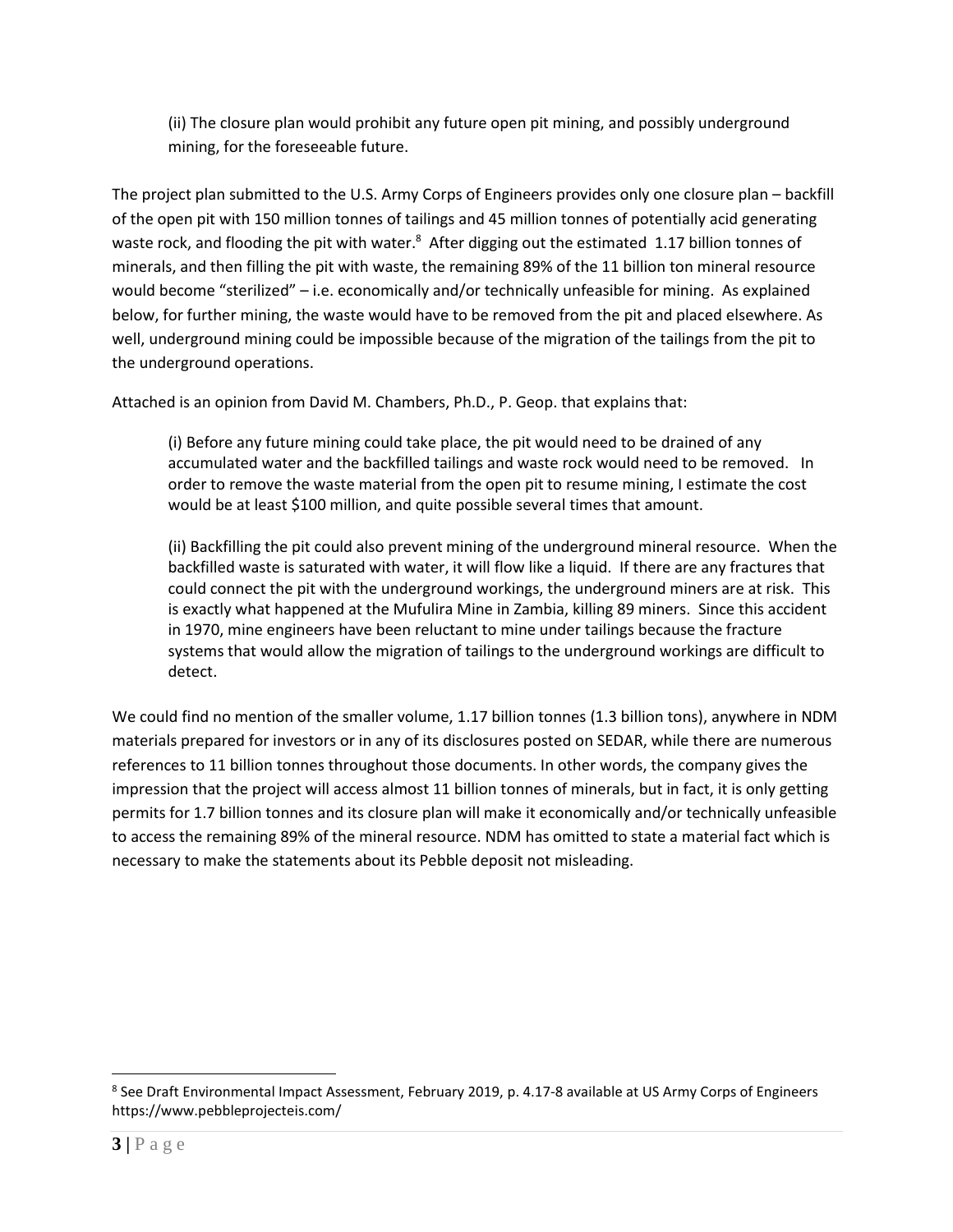#### **2. Overly promotional language**

#### *NDM's statements*

"The Pebble deposit is one of the greatest stores of mineral wealth ever discovered, and the world's largest undeveloped copper and gold resource. The Pebble Project's tonnes, grade, metallurgy and geometry have the potential to support a modern, long-life mine."<sup>9</sup>

NDM uses similar extravagant language throughout its promotional material:

In its Corporate Presentation, April 2019: 10

slide 3 "World Class Resource" slide 4 "World Class Resource" slide 5 "A World Class Mineral Resource" slide 21 "A generational opportunity" slide 30 "Among the world's greatest stores of mineral wealth"

### In its Factsheet, April 2019:<sup>11</sup>

p.1 "A Generational Opportunity"

p. 3 "A World Class Resource"

# In its press release of April 3, 2019:<sup>12</sup>

"[Pebble Limited Partnership] is the proponent of the Pebble Project, an initiative to develop one of the world's most important mineral resources."

#### *The problem*

There are two problems with this language.

(i) Extravagant claims are not supported by preliminary economic assessment, pre-feasibility study or feasibility study.

In its Annual Information Form for 2018, released on March 29, 2019, NDM states that "…. the Pebble Project is no longer an advanced property for the purposes of NI 43-101, as the potential economic viability of the Pebble Project is not currently supported by a preliminary economic assessment, pre-

<sup>9</sup> NDM website: "Project Overview" online: https://www.northerndynastyminerals.com/pebble-project/projectoverview/

<sup>10</sup> Corporate Presentation, April 2019

online: https://www.northerndynastyminerals.com/site/assets/files/4617/northern\_dynasty\_april\_2019 presentation.pdf

<sup>&</sup>lt;sup>11</sup> NDM April 2019 Factsheet, online:

https://www.northerndynastyminerals.com/site/assets/files/4590/ndm\_april\_2019\_final\_factsheet.pdf <sup>12</sup> NDM Press Release, online: [https://www.northerndynastyminerals.com/site/assets/files/4753/2019-04-](https://www.northerndynastyminerals.com/site/assets/files/4753/2019-04-03_nr_rev_ndm_fw4j6xqx.pdf) 03 nr rev ndm fw4j6xqx.pdf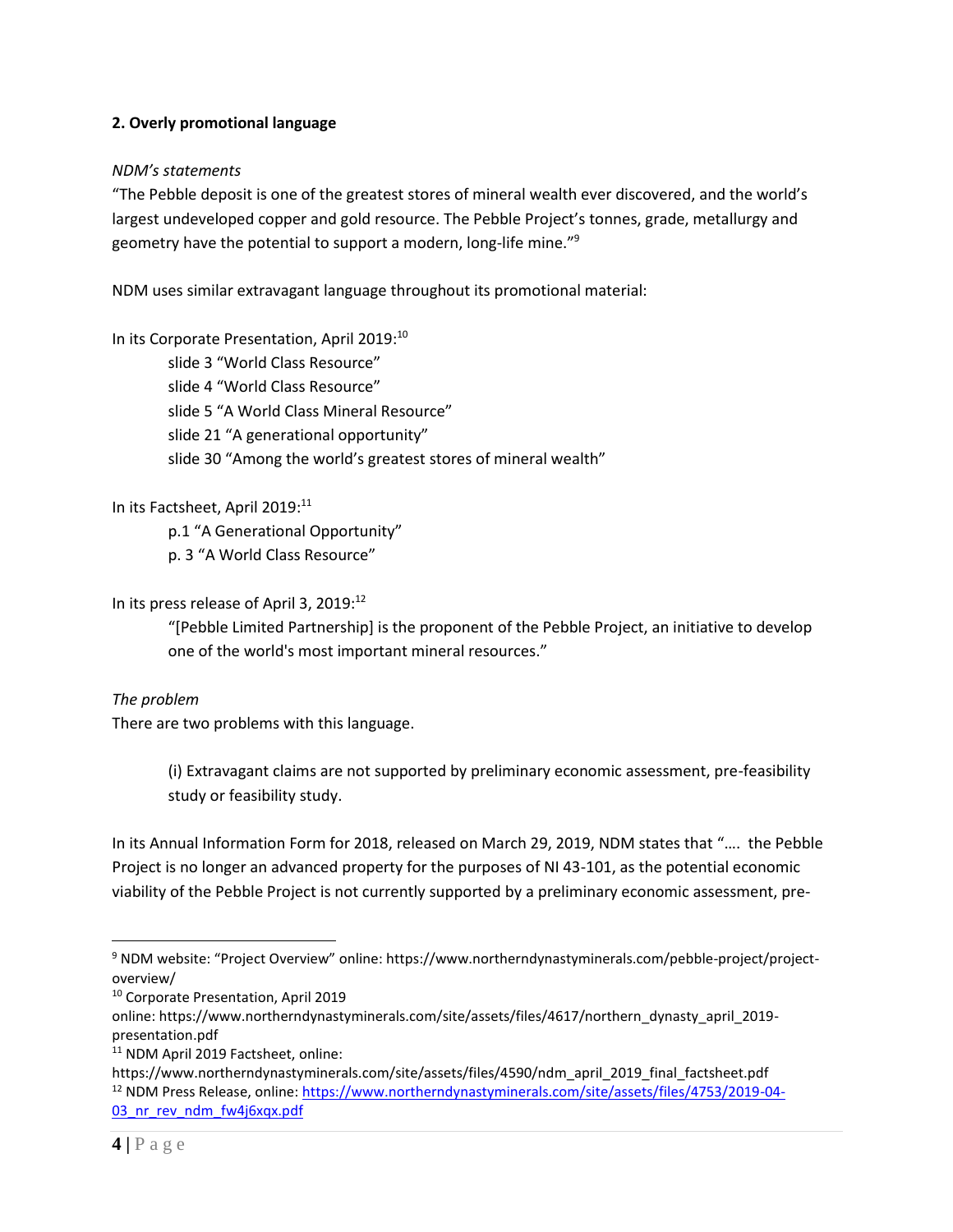feasibility study or feasibility study."<sup>13</sup> In other words the project is not yet able to show the basis for viability of the smaller 1.17 billon tonne project, let alone for the full 11 billion tonne project it advertises.

(ii) Extravagant claims based on a mineral resource of 11 billion tonnes, not 1.7 billion tonnes.

As indicated above, the extravagant language is associated with the claims of access to 11 billion tonnes, whereas the actual application is for 1.7 billion tonnes, and the proposed closure technology will sterilize the remainder of the resource.

A project that does not have support for its potential economic viability, and that bases its claims on accessibility to ten times the volume of mineral resources it is actually seeking permits for, is would seem to be misrepresenting the opportunity with unjustified promotional language. Such promotional language is an issue of concern for the Canadian Securities Administrators which has published staff notices on "Problematic Promotional Activities by Issuers"<sup>14</sup> and a "Review of Website Investor Presentations by Mining Issuers" where terms such as "world class" were specifically flagged as problematic. 15

# **3. Lack of disclosure concerning Alaska native corporation's ownership of subsurface rights along the proposed gas pipeline, and the native corporation's refusal to grant access to the pipeline.**

# *NDM's statements*

"In November 2018, the Pebble Partnership finalized a Right-of-Way Agreement with Alaska Peninsula Corporation ("APC"), securing the right to use defined portions of APC lands for the construction and operation of transportation infrastructure associated with the Pebble Project." 16

### *The problem*

The statements by NDM give the impression that it has already secured agreements for its transportation infrastructure. However, the mine plan, currently under consideration by the U.S. Army Corps, includes a subsurface natural gas pipeline that would require subsurface rights for completion.<sup>17</sup>

NDM has not disclosed that it has not secured rights for its proposed gas pipeline.

(i) The Bristol Bay Native Corporation owns the subsurface rights along a portion of the proposed gas pipeline

 $\overline{a}$ <sup>13</sup> Annual Information Form for 2018, released on March 29, 2019, p.15

<sup>&</sup>lt;sup>14</sup> CAS Staff Notice 51-356, "Notice of Problematic Promotional Activities by Issuers"

<sup>(</sup>https://www.bcsc.bc.ca/Securities\_Law/Policies/Policy5/PDF/51-

<sup>356</sup>\_\_CSA\_Staff\_Notice\_\_\_November\_29\_\_2018/)

<sup>&</sup>lt;sup>15</sup> CSA Staff Notice 43-309, "Review of Website Investor Presentations by Mining Issuers"

<sup>(</sup>https://www.bcsc.bc.ca/Securities\_Law/Policies/Policy4/PDF/43-309\_CSA\_Staff\_Notice\_\_\_April\_9\_\_2015/)

<sup>&</sup>lt;sup>16</sup> MD &A for December 31, 2018 posted on SEDAR on April 1, 2019, p. 7.

 $17$  The Pebble Partnership: Pebble Project, Project Description 2018. p. 48 – 53, online:

https://pebbleprojecteis.com/files/5ebfa789-8763-4f06-970d-65aeb20320a3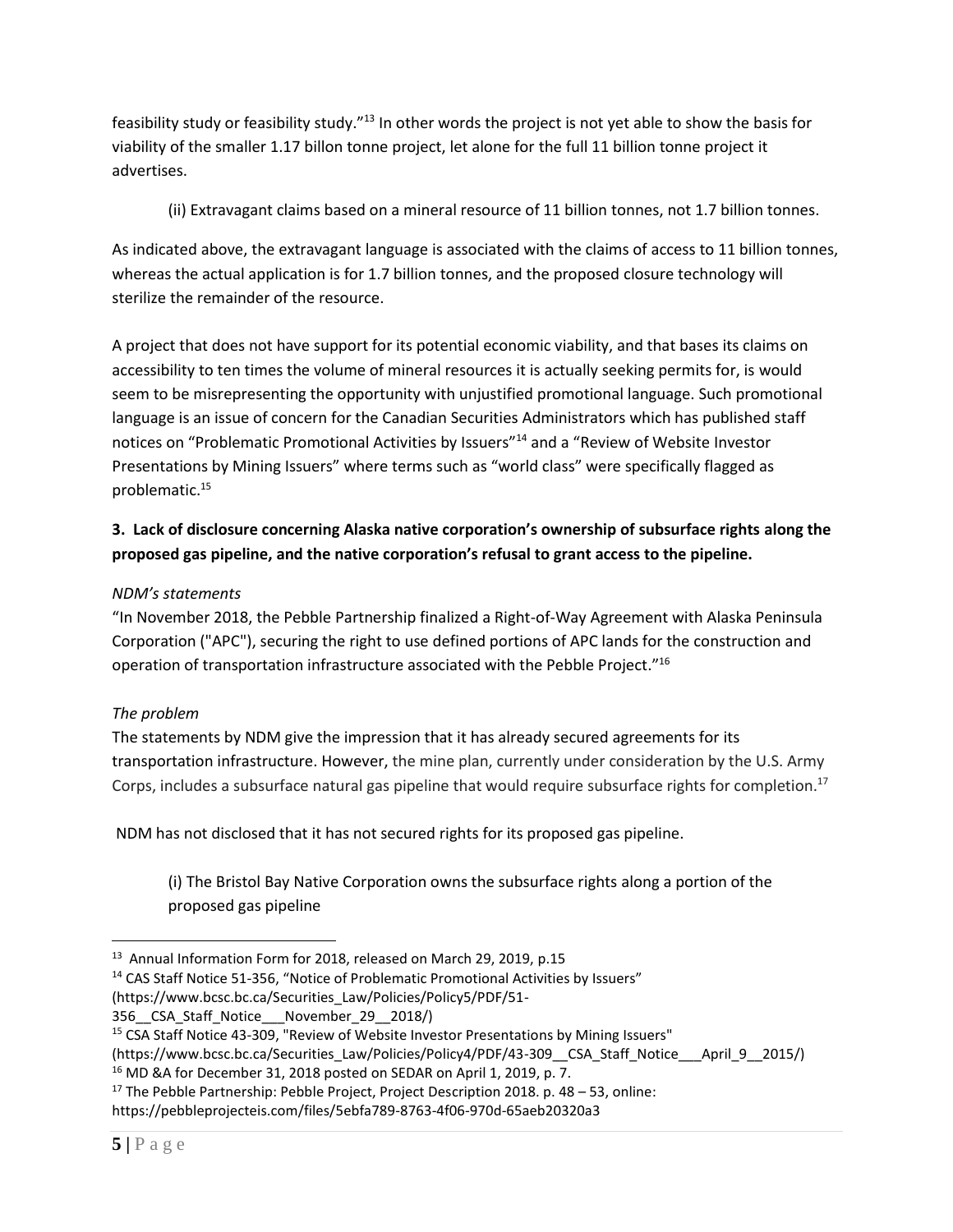BBNC is the largest private land holder in the region, including ownership of roughly 3 million acres of subsurface estate.<sup>18</sup> The U.S. Army Corps of Engineers has expressly stated BBNC's land ownership in relationship to the gas pipeline in the Pebble DEIS:

"The natural gas pipeline corridor would cross subsurface lands owned by Cook Inlet Region, Inc. and Bristol Bay Native Corporation. Uses of these surface and subsurface lands privately owned by Alaska Native corporations are subject to the approval of the landowners."<sup>19</sup>

(ii) BBNC has notified NDM of its intent to refuse access to these subsurface lands for the purposes of a pipeline.

In order to place a below surface natural gas pipeline NDM needs to have the cooperation of the BBNC. However, BBNC has stated that it does not have any intention of giving NDM access to the subsurface, in a letter sent to the Pebble Limited Partnership (a subsidiary of Northern Dynasty) on December 7, 2018:

"There are potential corridors along the north side, south side and around the west end of Lake Iliamna. What all these routes have in common is that they traverse Alaska Native corporation split-estate lands where BBNC is the subsurface landowner. [Pebble Limited Partnership] does not have BBNC's permission to trespass our subsurface or to utilize any of our subsurface resources."<sup>20</sup>

This letter has not been disclosed by NDM.

The opposition of the BBNC should be disclosed on the basis that failure to secure access to the subsurface will present barriers to the construction of the pipeline.

# **5. Lack of disclosure of Alaska Native opposition to the project and failure to secure social license for the mine.**

There is broad opposition to the proposed project by Alaska Native interests within Bristol Bay. The Bristol Bay Native Corporation opposes the mine in general because of its impact on the way of life of Indigenous people. This opposition is stated on its website:

"Development of the Pebble Mine would threaten the Bristol Bay fishery and the worldclass salmon run which has served as the heart of our subsistence lifestyle, supporting our people for generations. BBNC's firm opposition to Pebble is consistent with the values of cultural and economic sustainability to which we hold ourselves." – BBNC Chairman Joe Chythlook

"BBNC does not otherwise oppose mining development. Pebble Mine is simply different. In any configuration, the mine is too big and will be located in too important of a

<sup>18</sup> Bristol Bay Native Corporation, "Land", online: https://www.bbnc.net/our-corporation/land/land-policy/ <sup>19</sup> see Draft Environmental Impact Assessment, February 2019, p. 4.2-4 available at US Army Corps of Engineers https://www.pebbleprojecteis.com/

<sup>&</sup>lt;sup>20</sup> Bristol Bay Native Corporation, "Letter to Tom Collier", December 7, 2018, online: https://www.bbnc.net/wpcontent/uploads/2019/01/BBNC-Letter-to-PLP-12.7.18.pdf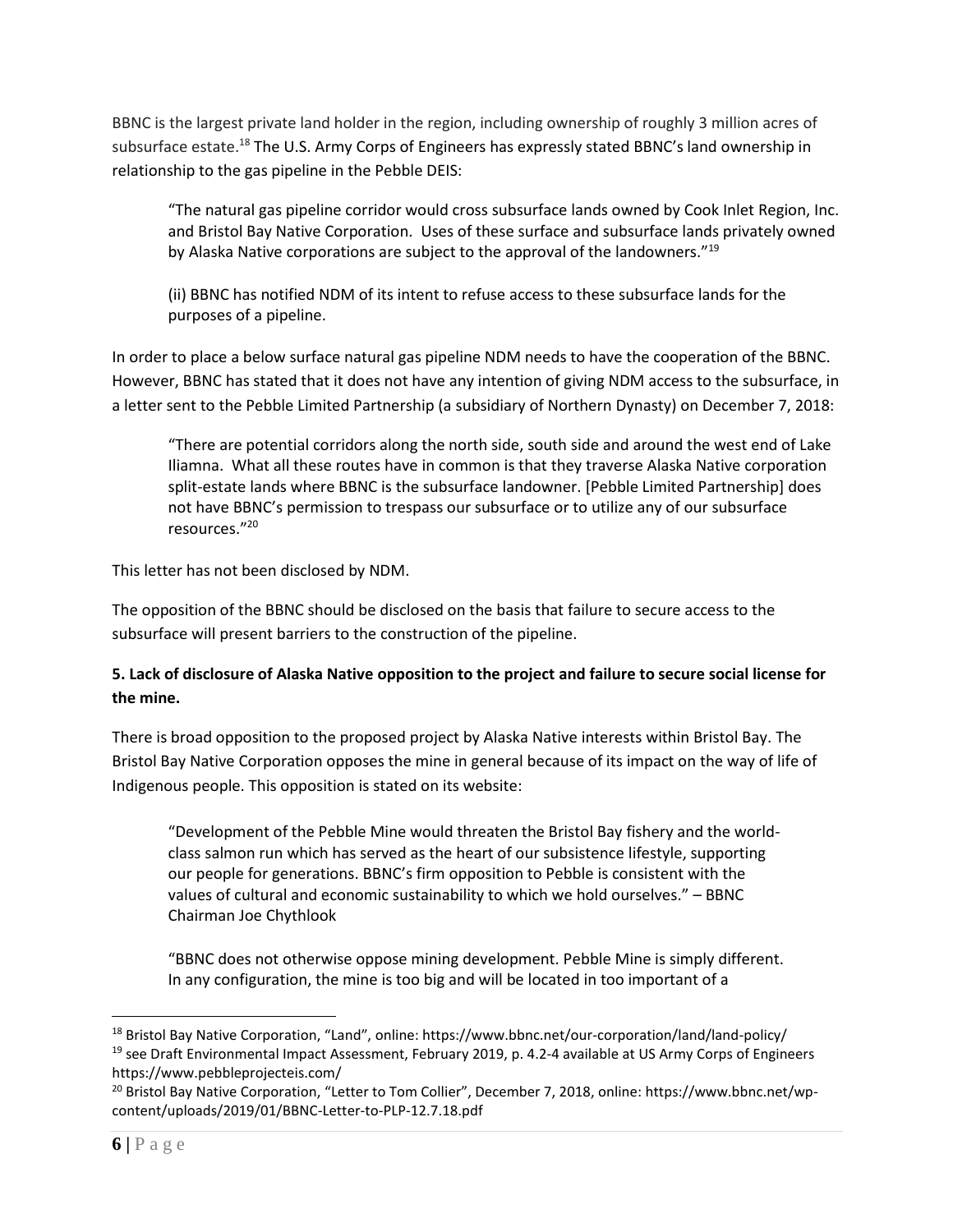location. It poses unacceptable risks to the salmon resource and consequently, the subsistence lifestyle and economic interests of our shareholders." – Jason Metrokin, President & CEO, BBNC<sup>21</sup>

The United Tribes of Bristol Bay (UTBB) is a tribal consortium of Bristol Bay tribal governments.<sup>22</sup> UTBB's member tribes represent fifteen of the Yup'ik, Dena'ina, and Alutiq indigenous communities in Bristol Bay – over half the population of the region.<sup>23</sup> The Bristol Bay Native Association (BBNA) comprises 31 tribes organized as a non-profit corporation to provide a social, educational, and economic services to the Native People of the Bristol Bay region.<sup>24</sup> UTBB and BBNA have expressly stated their opposition to Pebble in full-page advertisements and elsewhere:

"We will never relent in our fight against the Pebble Mine"<sup>25</sup>

"A Pebble mine, big or small, cannot co-exist with our fishery. Pebble will always be the wrong mine, in the wrong place. And the people of Bristol Bay will never trade our fish for gold." $^{26}$  -Alannah Hurley, Executive Director of UTBB

NDM does not mention Indigenous opposition in the April 2019 Factsheet;<sup>27</sup> the April 2019 Corporate Presentation;<sup>28</sup> the MD&A posted on April 1, 2019;<sup>29</sup> nor in the Annual Information Form posted on April 1, 2019.<sup>30</sup>

The lack of social license affects share value and should be disclosed, especially when it concerns Indigenous peoples. Numerous international industry standards require consent of Indigenous people for extractive projects, including the Performance Standards of the International Finance Corporation<sup>31</sup>

<sup>21</sup> "Pebble Mine" https://www.bbnc.net/our-corporation/pebble-mine/

<sup>&</sup>lt;sup>22</sup> United Tribes of Bristol Bay,<http://utbb.org/>

<sup>&</sup>lt;sup>23</sup> United Tribes of Bristol Bay, "About us", <http://utbb.org/about-us/>

<sup>24</sup> Bristol Bay Native Association<https://www.bbna.com/>

<sup>&</sup>lt;sup>25</sup> From full page advertisement against the mine in the *Vancouver Sun*, [https://earthworks.org/blog/when-it](https://earthworks.org/blog/when-it-comes-to-pebble-mine-no-means-no/)[comes-to-pebble-mine-no-means-no/](https://earthworks.org/blog/when-it-comes-to-pebble-mine-no-means-no/)

<sup>&</sup>lt;sup>26</sup> Anchorage Daily News, "People of Bristol Bay will never trade fish for gold"

<https://www.adn.com/opinions/2017/06/22/people-of-bristol-bay-will-never-trade-fish-for-gold/> <sup>27</sup> NDM April 2019 Factsheet

online: https://www.northerndynastyminerals.com/site/assets/files/4590/ndm\_april\_2019\_final\_factsheet.pdf <sup>28</sup> Corporate Presentation, April 2019

online: https://www.northerndynastyminerals.com/site/assets/files/4617/northern\_dynasty\_april\_2019 presentation.pdf

<sup>&</sup>lt;sup>29</sup> MD &A for December 31, 2018 posted on SEDAR on April 1, 2019

<sup>30</sup> 2018 Annual Information Form, posted on SEDAR on March 29, 2019

<sup>&</sup>lt;sup>31</sup> International Finance Corporation, Performance Standard 7 (Indigenous People), paragraph 2, sets out the objectives for conduct in relation to Indigenous peoples:

<sup>&</sup>quot;To ensure the Free, Prior, and Informed Consent (FPIC) of the Affected Communities of Indigenous Peoples when the circumstances described in this Performance Standard are present." online:

https://www.ifc.org/wps/wcm/connect/1ee7038049a79139b845faa8c6a8312a/PS7\_English\_2012.pdf?MOD=AJPE RES